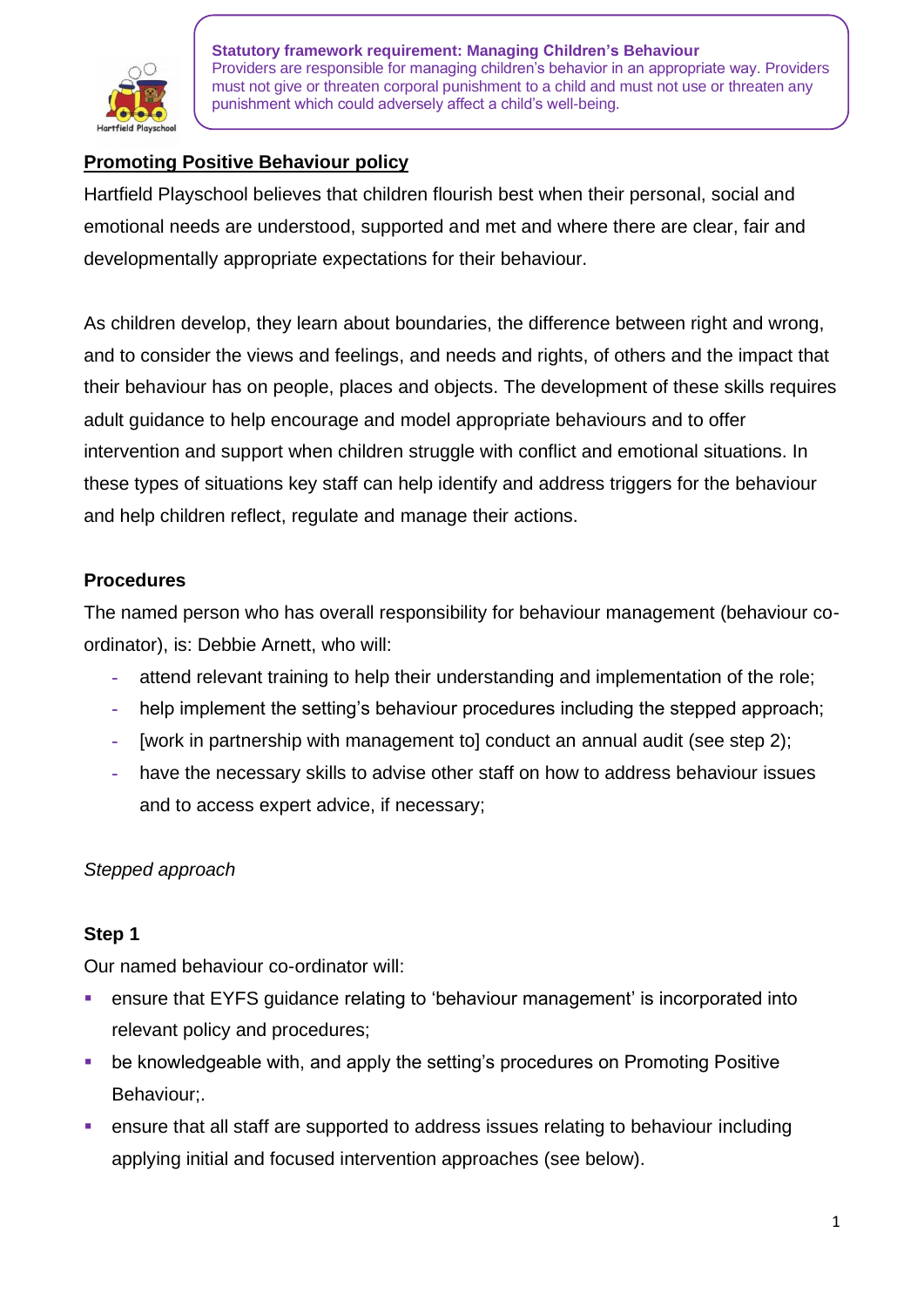

## **Step 2**

- We address unwanted behaviours using the agreed and consistently applied initial intervention approach. If the unwanted behaviour does not reoccur or cause concern then normal monitoring will resume.
- Behaviours that result in concern for the child and/or others will be discussed between the key person, the behaviour coordinator and Special Educational Needs Coordinator (SENCO) or/and the Early Years Manager. During the meeting, the key person will use their knowledge and assessments of the child to share any known influencing factors (new baby, additional needs, illness etc.) in order to place the behaviour into context. Appropriate adjustments to practice will be agreed and if successful normal monitoring resumed.
- If the behaviour continues to reoccur and remain a concern then the key person and behaviour coordinator should liaise with parents to discuss possible reasons for the behaviour and to agree next steps. If a cause for the behaviour is not known or only occurs whilst in the setting then the behaviour coordinator will suggest using a focused intervention approach to identify a trigger for the behaviour.
- If a trigger is identified then the behaviour coordinator/SENCO and key person will meet with the parents to plan support for the child through a Setting Based Support Plan (SBSP). If relevant, recommended actions for dealing with the behaviour at home should be agreed with the parent/s and incorporated into the plan. Other members of the staff team should be informed of the agreed actions in the SSP and help implement the actions. The plan should be monitored and reviewed regularly by the key person, behaviour coordinator and SENCO until improvement is noticed.

## **Step 3**

- If, despite applying the initial intervention and focused intervention approaches, the behaviour continues to give occur and/or is of significant concern, then the behaviour coordinator and SENCO will invite the parents to a meeting to discuss external referral and next steps for supporting the child in the setting.
- It may also be agreed that the Common Assessment Framework (CAF) or Early Help process should begin and that specialist help be sought for the child if deemed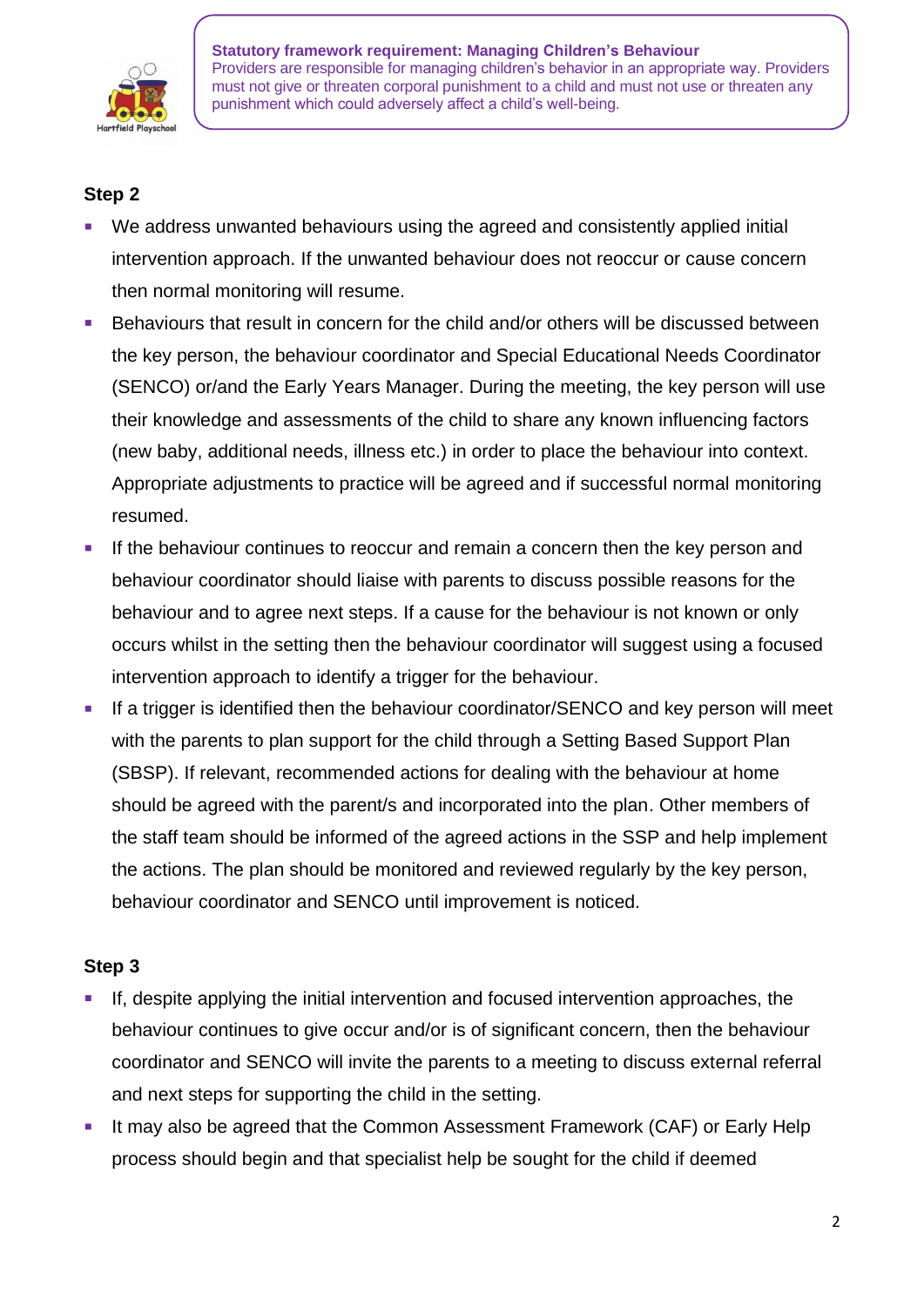

necessary – this support may address either developmental or welfare needs. (See Supporting Children with SEN policy) If the child's behaviour is part of a range of welfare concerns that also include a concern that the child may be suffering or likely to suffer significant harm, follow the Safeguarding Policy.

Advice provided by external agencies should be incorporated into the child's Support Plan and regular multi-disciplinary meetings held to review the child's progress.

#### *Initial intervention approach*

- We use an initial problem solving intervention for all situations in which a child or children are distressed on in conflict. All staff use this intervention consistently.
- We us a 'Six Step' approach:
	- 1. Approach quickly and calmly, stopping any hurtful behaviour
	- 2. Acknowledge feelings of those involved
	- 3. Gather information
	- 4. Restate the issue to help children reflect
	- 5. Ask for ideas for solutions and choose one together
	- 6. Be prepared to give follow up support

## *Focused intervention approach*

- The reasons for some types of behaviour are not always apparent, despite the knowledge and input from key staff and parents.
- Where we have considered all possible reasons, then a focused intervention approach should then be applied.
- This approach allows the key person and behaviour coordinator to observe, reflect, and identify causes and functions of unwanted behaviour in the wider context of other known influences on the child.
- We follow the ABC method which uses key observations to identify
	- a) **A**n event or **A**ctivity that occurred immediately before a particular behaviour,
	- b) what **B**ehaviour was observed and recorded at the time of the incident, and
	- c) what the **C**onsequences were following the behaviour.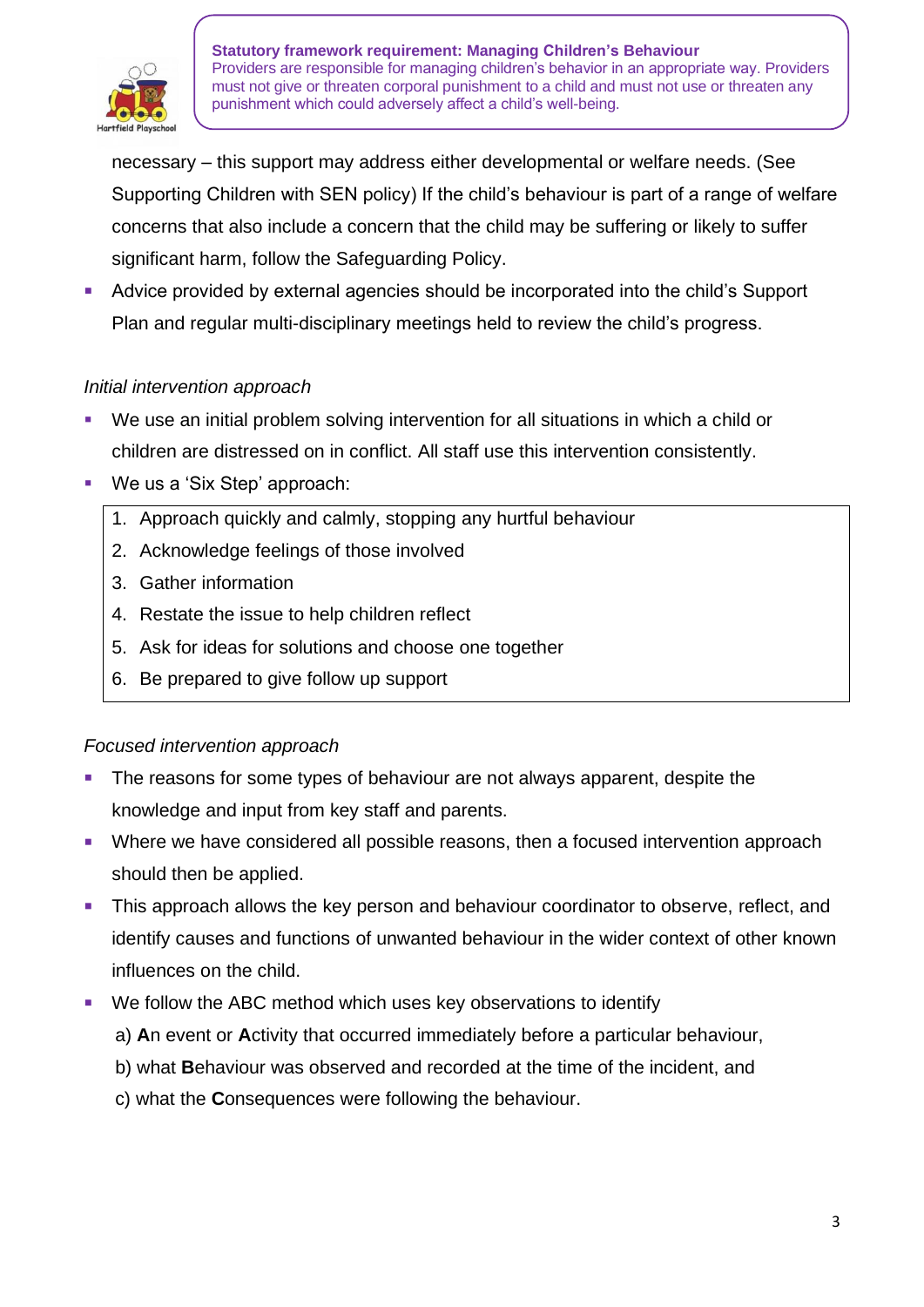

Once analysed, the focused intervention should help determine the cause (e.g. ownership of a toy or fear of a situation) and function of the behaviour (to obtain the toy or avoid a situation) and suitable support will be applied.

#### *Use of rewards and sanctions*

- All children need consistent messages, clear boundaries and guidance to intrinsically manage their behaviour through self-reflection and control.
- Children should never be labelled, criticised, humiliated, punished, shouted at or isolated by removing them from the group and left alone in 'time out' or on a 'naughty chair'. However, if necessary children can be accompanied and removed from the group in order to calm down and if appropriate helped to reflect on what has happened.

#### *Use of physical intervention*

- The term physical intervention is used to describe any forceful physical contact by an adult to a child such as grabbing, pulling, dragging, or any form of restraint of a child such as holding down. Where a child is upset or angry, staff will speak to them calmly, encouraging them to vent their frustration in other ways by diverting the child's attention.
- Staff should not use physical intervention or the threat of physical intervention, to manage a child's behaviour unless it is necessary to use "reasonable force in order to prevent children from injuring themselves or others or damage property" (EYFS).
- If "reasonable force" has been used for any of the reasons shown above, parents are to be informed on the same day that it occurs. The intervention will be recorded as soon as possible within the child's file, which states clearly when and how parents were informed.
- Corporal (physical) punishment of any kind should never be used or threatened which could adversely affect a child's well-being.

This policy was reviewed by the Early Years Manager: Debbie Arnett in line with the 'Essential policies and procedures for the EYFS' by Preschool Learning Alliance This policy was adopted by Hartfield Playschool staff and Committee in January 2014. Reviewed: July 2015 Review Date: July 2016